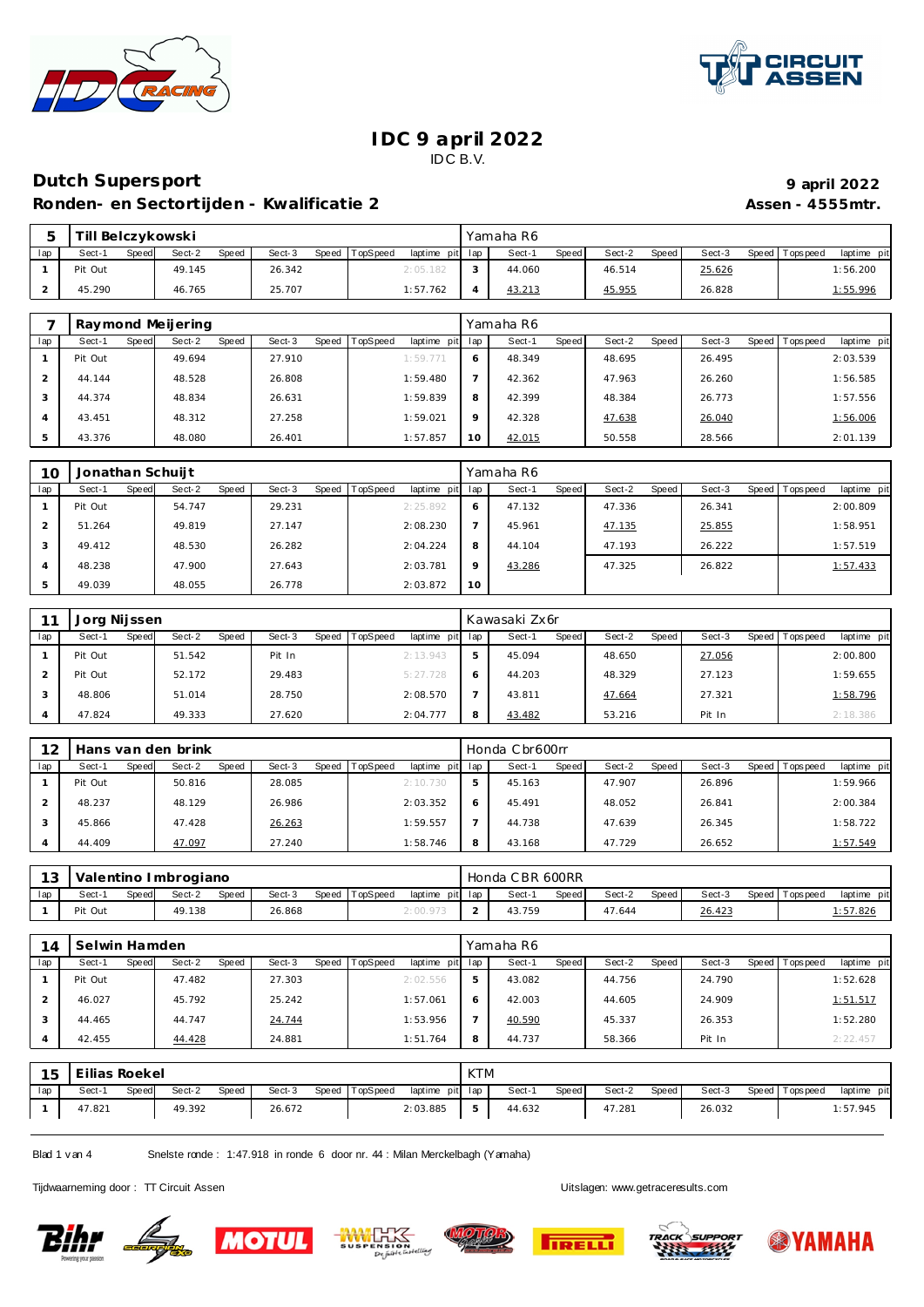



## **Dutch Supersport 9 april 2022**

### Ronden- en Sectortijden - Kwalificatie 2 **Assen - 4555mtr.** Assen - 4555mtr.

| 46.041 | 48.832 | 26.372 | 2:01.245 | 43.548 | 46.623 | 26.097 | 1:56.268         |
|--------|--------|--------|----------|--------|--------|--------|------------------|
| 45.508 | 48.001 | 26.643 | 2:00.152 | 42.766 | 46.848 | 25.968 | <u> : 55.582</u> |
| 44.834 | 48.195 | 26.429 | 1:59.458 | 43.020 | 46.826 | 26.013 | 1:55.859         |

| 18             | Kay Steenbergen |                 |                 |                         |     | Yamaha R6       |                 |                 |                          |
|----------------|-----------------|-----------------|-----------------|-------------------------|-----|-----------------|-----------------|-----------------|--------------------------|
| lap            | Speed<br>Sect-1 | Sect-2<br>Speed | Sect-3<br>Speed | TopSpeed<br>laptime pit | lap | Speed<br>Sect-1 | Sect-2<br>Speed | Sect-3<br>Speed | Tops peed<br>laptime pit |
|                | Pit Out         | 49.725          | Pit In          | 2:11.297                | 6   | 44.988          | 48.613          | 27.213          | 2:00.814                 |
|                | Pit Out         | 49.458          | 27.511          | 4:31.129                |     | 43.745          | 48.602          | 27.643          | 1:59.990                 |
| 3              | 45.434          | 48.429          | 27.790          | 2:01.653                | 8   | 43.847          | 49.064          | 27.618          | 2:00.529                 |
| $\overline{A}$ | 44.662          | 49.460          | 27.261          | 2:01.383                | 9   | 43.887          | 59.312          | Pit In          | 2:26.992                 |
|                | 44.315          | 48.335          | 27.911          | 2:00.561                | 10  |                 |                 |                 |                          |

| 20  | Rick Kooistra   |                 |                 |                             |         | Yamaha r6       |                 |        |                                |
|-----|-----------------|-----------------|-----------------|-----------------------------|---------|-----------------|-----------------|--------|--------------------------------|
| lap | Sect-1<br>Speed | Sect-2<br>Speed | Sect-3<br>Speed | TopSpeed<br>laptime pit lap |         | Sect-1<br>Speed | Sect-2<br>Speed | Sect-3 | Speed Tops peed<br>laptime pit |
|     | Pit Out         | 47.495          | 26.133          | 1:57.642                    | O       | 43.279          | 46.756          | 25.888 | 1:55.923                       |
|     | 43.298          | 46.683          | 25.876          | 1:55.857                    |         | 41.689          | 44.672          | 25.095 | 1:51.456                       |
|     | 42.944          | 45.750          | 25.616          | 1:54.310                    | 8       | 41.605          | 44.968          | 25.071 | 1:51.644                       |
|     | 42.584          | 46.371          | Pit In          | 2:05.362                    | $\circ$ | 41.315          | 50.190          | Pit In | 2:09.063                       |
|     | Pit Out         | 45.890          | 25.617          | 4:00.272                    | 10      |                 |                 |        |                                |

| 22  | Hanco Adriaanse |       |          |              |        |       |          |                 |   | Yamaha R6 |         |        |         |        |                 |             |
|-----|-----------------|-------|----------|--------------|--------|-------|----------|-----------------|---|-----------|---------|--------|---------|--------|-----------------|-------------|
| lap | Sect-1          | Speed | Sect-2   | <b>Speed</b> | Sect-3 | Speed | TopSpeed | laptime pit lap |   | Sect-1    | Speed I | Sect-2 | Speed I | Sect-3 | Speed Tops peed | laptime pit |
|     | Pit Out         |       | 1:00.150 |              | 32.052 |       |          | 2:31.215        | 4 | Pit Out   |         | 52.971 |         | 30.677 |                 | 3:15.512    |
|     | 49.254          |       | 53.785   |              | 30.366 |       |          | 2:13.405        |   | 46.261    |         | 51.766 |         | 29.533 |                 | 2:07.560    |
|     | 49.874          |       | 57.139   |              | Pit In |       |          | 2:36.389        |   |           |         |        |         |        |                 |             |

| 23             | Eddie de Boer |       |        |       |        |       |                 |             |         | Yamaha R6 |       |          |       |        |                |             |
|----------------|---------------|-------|--------|-------|--------|-------|-----------------|-------------|---------|-----------|-------|----------|-------|--------|----------------|-------------|
| lap            | Sect-1        | Speed | Sect-2 | Speed | Sect-3 | Speed | <b>TopSpeed</b> | laptime pit | lap     | Sect-1    | Speed | Sect-2   | Speed | Sect-3 | Speed Topspeed | laptime pit |
|                | Pit Out       |       | 48.372 |       | 26.804 |       |                 | 2:04.677    | O       | 41.609    |       | 44.799   |       | 24.948 |                | 1:51.356    |
|                | 46.135        |       | 45.921 |       | 27.530 |       |                 | 1:59.586    |         | 40.796    |       | 44.758   |       | 25.030 |                | 1:50.584    |
| 3              | 47.869        |       | 45.462 |       | 27.540 |       |                 | 2:00.871    | 8       | 41.063    |       | 49.393   |       | 26.858 |                | 1:57.314    |
| $\overline{A}$ | 44.349        |       | 46.150 |       | 25.171 |       |                 | 1:55.670    | $\circ$ | 40.869    |       | 1:01.631 |       | Pit In |                | 2:26.697    |
|                | 42.472        |       | 45.220 |       | 27.813 |       |                 | 1:55.505    | 10      |           |       |          |       |        |                |             |

| 24  |          |       | Sem van Voorden |       |        |       |          |                 |         | Yamaha R6 |              |        |       |        |                 |             |
|-----|----------|-------|-----------------|-------|--------|-------|----------|-----------------|---------|-----------|--------------|--------|-------|--------|-----------------|-------------|
| lap | Sect-1   | Speed | Sect-2          | Speed | Sect-3 | Speed | TopSpeed | laptime pit lap |         | Sect-1    | <b>Speed</b> | Sect-2 | Speed | Sect-3 | Speed Tops peed | laptime pit |
|     | Pit Out  |       | 51.262          |       | 27.996 |       |          | 2:12.202        |         | 43.252    |              | 48.464 |       | 26.868 |                 | 1:58.584    |
|     | 7:12.429 |       | 49.530          |       | 27.082 |       |          | 8:29.041        | b       | 42.524    |              | 48.464 |       | 26.976 |                 | 1:57.964    |
|     | 44.262   |       | 48.124          |       | 26.800 |       |          | 1:59.186        | $\circ$ | 42.067    |              | 47.484 |       | 26.337 |                 | 1:55.888    |

| 25             | Jim de Goede |              |        |       |        |       |          |                 |         | Suzuki GSXR600 |       |        |       |        |                |             |
|----------------|--------------|--------------|--------|-------|--------|-------|----------|-----------------|---------|----------------|-------|--------|-------|--------|----------------|-------------|
| lap            | Sect-1       | <b>Speed</b> | Sect-2 | Speed | Sect-3 | Speed | TopSpeed | laptime pit lap |         | Sect-1         | Speed | Sect-2 | Speed | Sect-3 | Speed Topspeed | laptime pit |
|                | Pit Out      |              | 50.531 |       | 27.286 |       |          | 2:06.172        | O       | 42.629         |       | 46.305 |       | 26.343 |                | 1:55.277    |
|                | 44.142       |              | 48.065 |       | 26.581 |       |          | 1:58.788        |         | 41.809         |       | 46.558 |       | 25.755 |                | 1:54.122    |
| 3              | 43.444       |              | 47.175 |       | 26.237 |       |          | 1:56.856        | 8       | 42.144         |       | 47.035 |       | 25.795 |                | 1:54.974    |
| $\overline{A}$ | 42.367       |              | 46.822 |       | 27.170 |       |          | 1:56.359        | $\circ$ | 46.005         |       | 47.748 |       | 26.122 |                | 1:59.875    |
| 5              | 42.435       |              | 46.866 |       | 26.164 |       |          | 1:55.465        | 10      | 41.008         |       | 48.477 |       | Pit In |                | 2:11.598    |

Blad 2 v an 4 Snelste ronde : 1:47.918 in ronde 6 door nr. 44 : Milan Merckelbagh (Yamaha)











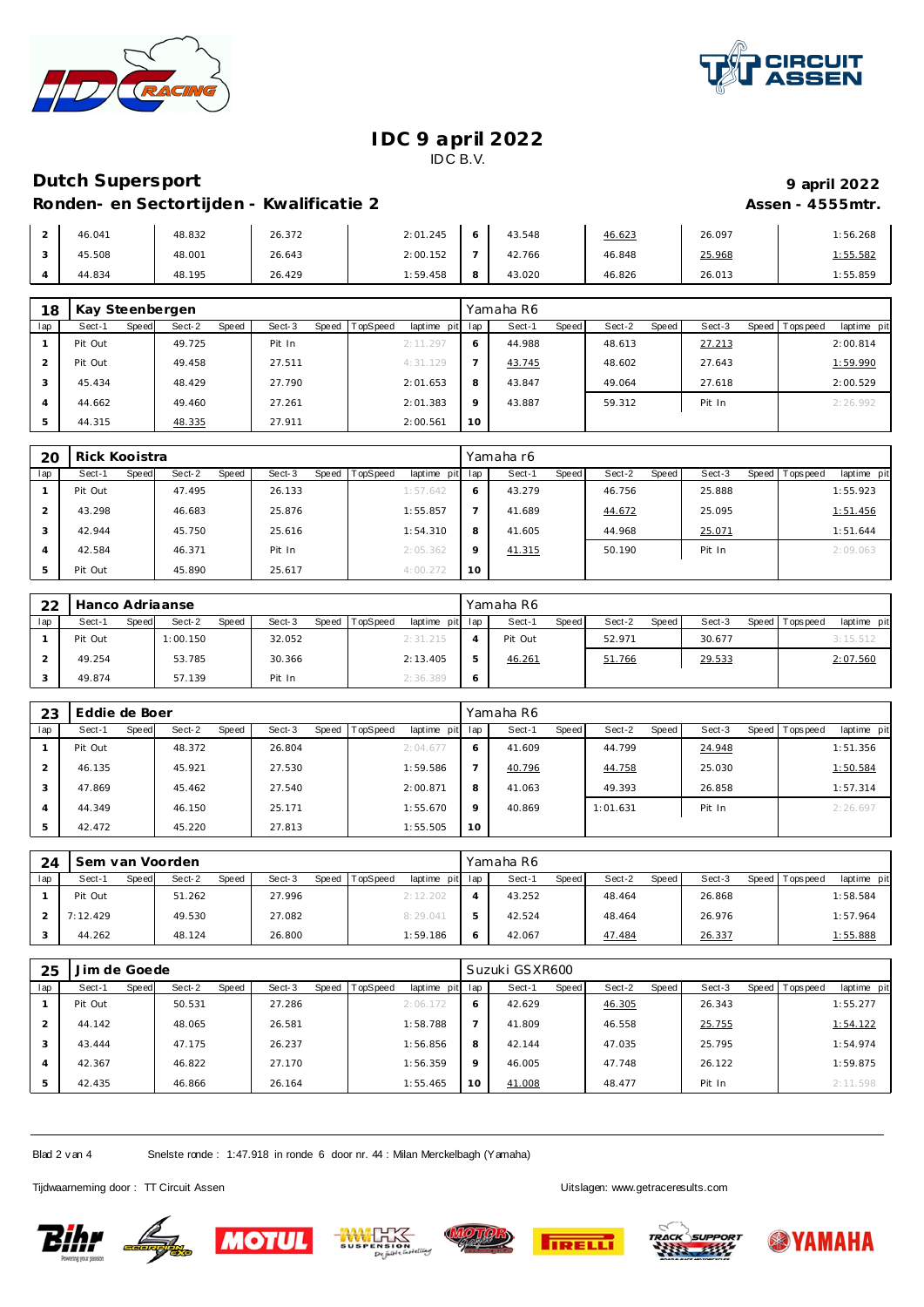



# **Dutch Supersport 9 april 2022**

Ronden- en Sectortijden - Kwalificatie 2 **Assen - 4555mtr.** Assen - 4555mtr.

| っっ  | Patrick Oosterhof |       |        |       |        |       |          |                 |   | Yamaha R6 |              |        |       |        |                 |             |
|-----|-------------------|-------|--------|-------|--------|-------|----------|-----------------|---|-----------|--------------|--------|-------|--------|-----------------|-------------|
| lap | Sect-1            | Speed | Sect-2 | Speed | Sect-3 | Speed | TopSpeed | laptime pit lap |   | Sect-1    | <b>Speed</b> | Sect-2 | Speed | Sect-3 | Speed Tops peed | laptime pit |
|     | Pit Out           |       | 53.026 |       | 27.486 |       |          | 2:12.075        |   | 43.303    |              | 47.029 |       | 26.956 |                 | 1:57.288    |
|     | 47.438            |       | 48.373 |       | 26.678 |       |          | 2:02.489        |   | 42.319    |              | 48.453 |       | Pit In |                 | 2:10.232    |
|     | 44.303            |       | 48.106 |       | 26.247 |       |          | 1:58.656        | O |           |              |        |       |        |                 |             |

| 35  | Finn de Bruin   |                 |        |                |                 |   | Yamaha R6 |              |        |       |        |                 |             |
|-----|-----------------|-----------------|--------|----------------|-----------------|---|-----------|--------------|--------|-------|--------|-----------------|-------------|
| lap | Speed<br>Sect-1 | Sect-2<br>Speed | Sect-3 | Speed TopSpeed | laptime pit lap |   | Sect-1    | <b>Speed</b> | Sect-2 | Speed | Sect-3 | Speed Tops peed | laptime pit |
|     | Pit Out         | 47.466          | Pit In |                | 2:05.148        | 5 | 41.634    |              | 44.774 |       | 24.936 |                 | 1:51.344    |
|     | Pit Out         | 46.053          | 27.172 |                | 4:57.474        | 6 | 41.469    |              | 44.748 |       | 24.812 |                 | 1:51.029    |
|     | 43.984          | 45.098          | 25.970 |                | 1:55.052        |   | 40.550    |              | 44.457 |       | 24.604 |                 | 1:49.611    |
|     | 43.235          | 45.358          | 25.023 |                | 1:53.616        | 8 | 43.238    |              | 46.857 |       | Pit In |                 | 2:06.021    |

| 44  | Milan Merckelbagh |                 |                 |                             |   | Yamaha YZF R6   |                 |        |                                |
|-----|-------------------|-----------------|-----------------|-----------------------------|---|-----------------|-----------------|--------|--------------------------------|
| lap | Sect-1<br>Speed   | Sect-2<br>Speed | Sect-3<br>Speed | TopSpeed<br>laptime pit lap |   | Speed<br>Sect-1 | Speed<br>Sect-2 | Sect-3 | Speed Tops peed<br>laptime pit |
|     | Pit Out           | 45.970          | 26.101          | 2:00.952                    | 5 | 41.231          | 43.428          | 23.873 | 1:48.532                       |
|     | 45.594            | 44.221          | 24.288          | 1:54.103                    | ō | 40.215          | 43.510          | 24.193 | 1:47.918                       |
|     | 43.952            | 43.995          | 24.088          | 1:52.035                    |   | 39.845          | 44.301          | 24.652 | 1:48.798                       |
|     | 42.916            | 43.732          | 24.189          | 1:50.837                    |   | 43.176          | 1:02.605        | Pit In | 2:27.052                       |

| 48  | Bart van Drunen |       |        |       |        |       |          |                 | Yamaha R6 |       |        |         |        |                 |             |
|-----|-----------------|-------|--------|-------|--------|-------|----------|-----------------|-----------|-------|--------|---------|--------|-----------------|-------------|
| lap | Sect-1          | Speed | Sect-2 | Speed | Sect-3 | Speed | TopSpeed | laptime pit lap | Sect-1    | Speed | Sect-2 | Speed I | Sect-3 | Speed Tops peed | laptime pit |
|     | Pit Out         |       | 51.511 |       | 29.408 |       |          | 2:08.914        | 44.571    |       | 49.529 |         | 28.508 |                 | 2:02.608    |
|     | 45.691          |       | 49.263 |       | 28.971 |       |          | 2:03.925        | 43.831    |       | 48.595 |         | 27.760 |                 | 2:00.186    |
|     | 45.024          |       | 50.197 |       | 28.174 |       |          | 2:03.395        | 43.766    |       | 49.689 |         | Pit In |                 | 2:18.357    |

| 54  |         |       | Steven van Haren |       |        |       |          |             |         | Yamaha R6 |       |        |       |        |       |           |             |
|-----|---------|-------|------------------|-------|--------|-------|----------|-------------|---------|-----------|-------|--------|-------|--------|-------|-----------|-------------|
| lap | Sect-1  | Speed | Sect-2           | Speed | Sect-3 | Speed | TopSpeed | laptime pit | lap     | Sect-1    | Speed | Sect-2 | Speed | Sect-3 | Speed | Tops peed | laptime pit |
|     | Pit Out |       | 57.732           |       | 31.401 |       |          | 2:22.932    | 6       | 45.663    |       | 48.216 |       | 26.682 |       |           | 2:00.561    |
|     | 53.345  |       | 51.500           |       | 28.526 |       |          | 2:13.371    |         | 45.083    |       | 47.516 |       | 26.334 |       |           | 1:58.933    |
| 3   | 48.879  |       | 49.208           |       | 27.999 |       |          | 2:06.086    | 8       | 43.895    |       | 46.789 |       | 27.397 |       |           | 1:58.081    |
| 4   | 48.690  |       | 51.188           |       | 29.164 |       |          | 2:09.042    | $\circ$ | 42.835    |       | 47.334 |       | 27.160 |       |           | 1:57.329    |
|     | 47.082  |       | 49.176           |       | 27.137 |       |          | 2:03.395    | 10      |           |       |        |       |        |       |           |             |

| 58  | Ray Nashid Khali |       |        |       |        |       |          |             |     | Yamaha YZF-R6 RJ27 |              |          |       |        |                 |             |
|-----|------------------|-------|--------|-------|--------|-------|----------|-------------|-----|--------------------|--------------|----------|-------|--------|-----------------|-------------|
| lap | Sect-1           | Speed | Sect-2 | Speed | Sect-3 | Speed | TopSpeed | laptime pit | lap | Sect-1             | <b>Speed</b> | Sect-2   | Speed | Sect-3 | Speed Tops peed | laptime pit |
|     | Pit Out          |       | 51.385 |       | 29.086 |       |          | 2:05.387    | 4   | 45.004             |              | 47.989   |       | 27.004 |                 | 1:59.997    |
|     | 46.913           |       | 52.500 |       | Pit In |       |          | 2:17.807    |     | 43.971             |              | 48.158   |       | 26.699 |                 | 1:58.828    |
|     | Pit Out          |       | 49.554 |       | 27.029 |       |          | 9:38.987    |     | 43.978             |              | 1:00.613 |       | Pit In |                 | 2:31.823    |

| 60  | Sven Wind |       |        |       |        |       |          |                 |   | Yamaha R6 |       |        |       |        |                |             |
|-----|-----------|-------|--------|-------|--------|-------|----------|-----------------|---|-----------|-------|--------|-------|--------|----------------|-------------|
| lap | Sect-1    | Speed | Sect-2 | Speed | Sect-3 | Speed | TopSpeed | laptime pit lap |   | Sect-1    | Speed | Sect-2 | Speed | Sect-3 | Speed Topspeed | laptime pit |
|     | Pit Out   |       | 48.414 |       | 27.089 |       |          | 2:11.856        | 5 | Pit Out   |       | 47.502 |       | 26.422 |                | 4:35.201    |
|     | 43.468    |       | 47.089 |       | 27.822 |       |          | 1:58.379        | 6 | 43.117    |       | 46.147 |       | 26.079 |                | 1:55.343    |
|     | 43.299    |       | 47.443 |       | 27.322 |       |          | 1:58.064        |   | 41.613    |       | 45.821 |       | 26.093 |                | 1:53.527    |
|     | 43.747    |       | 47.882 |       | Pit In |       |          | 2:06.299        | 8 | 41.802    |       | 48.292 |       | Pit In |                | 2:05.592    |

Blad 3 v an 4 Snelste ronde : 1:47.918 in ronde 6 door nr. 44 : Milan Merckelbagh (Yamaha)